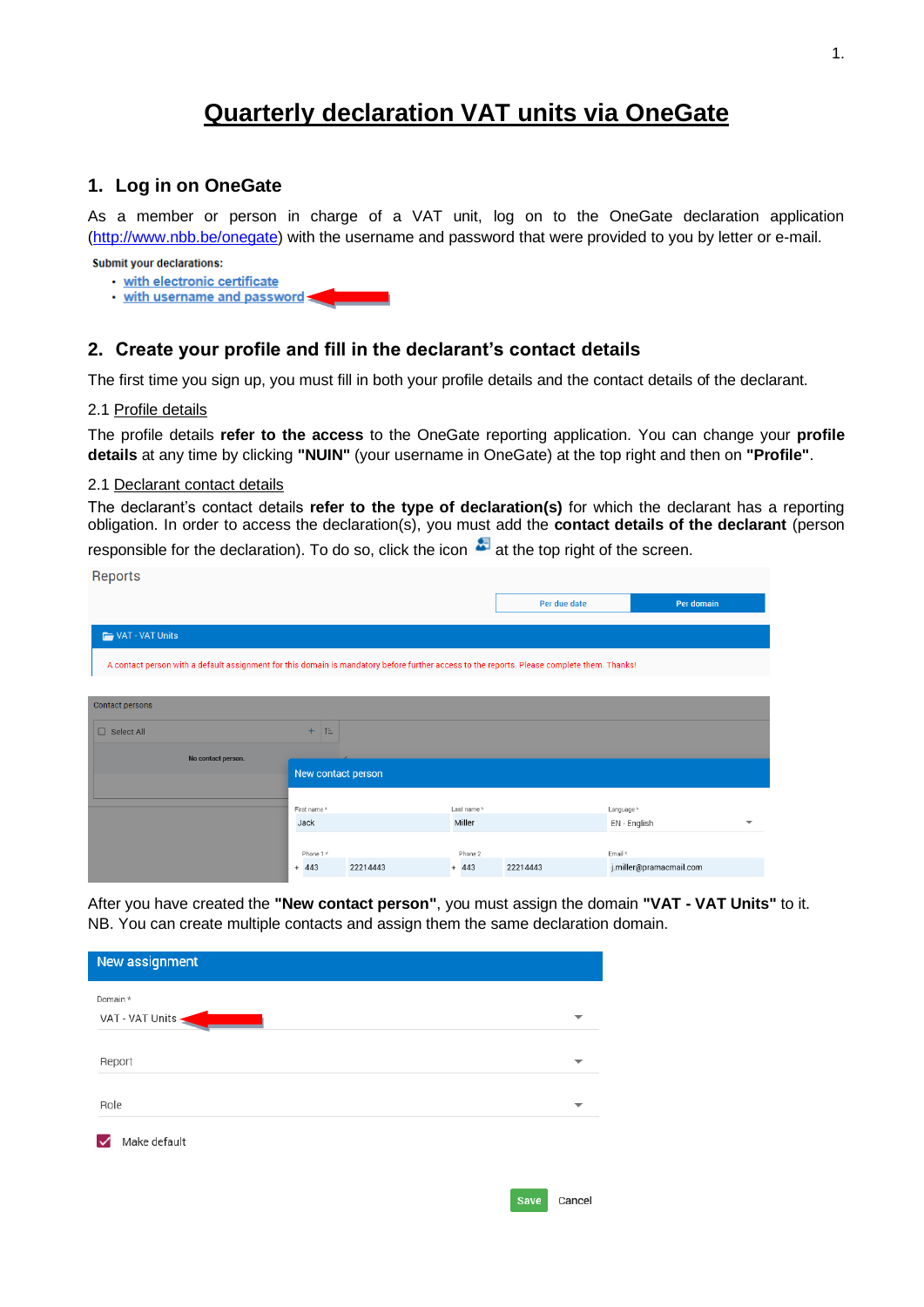## **3. Filing a declaration**

## **Step 1: Navigate to the declaration**

Go to the menu and click on **"Home"** or **"Reports"**. Choose the **"Reports by Domain"** view and then click on:

- − "VAT VAT Units",
- − "Quarterly declaration VAT-units" and
- the trimester to which the VAT data you are going to fill in relates.

You will then be taken to the overview below:

| Reports ) VAT-VAT Units ) VAT-Q-Quarterly declaration VAT-units<br>March 2020 $\bigcirc$                                                                                                       |                          |                          |                         |         |  |  |  |  |  |  |  |  |
|------------------------------------------------------------------------------------------------------------------------------------------------------------------------------------------------|--------------------------|--------------------------|-------------------------|---------|--|--|--|--|--|--|--|--|
| Forms - March 2020                                                                                                                                                                             |                          |                          |                         |         |  |  |  |  |  |  |  |  |
|                                                                                                                                                                                                |                          |                          |                         |         |  |  |  |  |  |  |  |  |
| Search                                                                                                                                                                                         |                          |                          | $\alpha$                |         |  |  |  |  |  |  |  |  |
| $\bigcap$ Reopen $\bigcup$ View<br>$\vee$ Validate<br>A Validation report<br>凹 Import CSV<br><b>B</b> Download PDF<br><b>A</b> Close and send<br>$\odot$ Initialize<br>r <sup>î</sup> 1 Export |                          |                          |                         |         |  |  |  |  |  |  |  |  |
| Select at least one form to perform an action.                                                                                                                                                 |                          |                          |                         |         |  |  |  |  |  |  |  |  |
| <b>Last updated</b><br>Name<br>Code<br>Due for<br><b>Status</b>                                                                                                                                |                          |                          |                         |         |  |  |  |  |  |  |  |  |
| Quarterly declaration VAT-unit (to complete)                                                                                                                                                   | <b>DISTRIBUTION</b>      | in 15 days<br>21.03.2020 | a day ago<br>05.03.2020 | Initial |  |  |  |  |  |  |  |  |
| Members of VAT Unit (for your information)<br>∟                                                                                                                                                | in 15 days<br>21.03.2020 | a day ago<br>05.03.2020  | <b>Closed - OK</b>      |         |  |  |  |  |  |  |  |  |

Here you see 2 forms:

- 1. Quarterly declaration VAT-unit (to complete)
- 2. Members of VAT Unit (for your information)

Only the first form has to be filled in by you. The other form with the members of the unit is filled in by us in advance. Are there any members joining or leaving your VAT unit? Mail the change to [BopVatUnit@nbb.be.](mailto:BopVatUnit@nbb.be) Then we will update the form.

#### **Step 2: Complete the declaration**

You can fill in the declaration in 2 ways: manually or via a CSV file.

1st way: Enter the data manually

Click on **"Quarterly declaration VAT-unit (to complete)"**. You will then be taken to the **"Record form for members of VAT Unit"** where you manually enter the data per VAT unit member.

| Record form for members of VAT Unit<br>Quit<br>Save |                |              |               |         |               |               |               |               |               |               |               | <b>Close and send</b> |               |               |               |               |                              |  |
|-----------------------------------------------------|----------------|--------------|---------------|---------|---------------|---------------|---------------|---------------|---------------|---------------|---------------|-----------------------|---------------|---------------|---------------|---------------|------------------------------|--|
| member of<br><b>VAT Unit</b>                        | <b>box 00</b>  | box 01       | <b>box 02</b> | box 03  | <b>box 44</b> | <b>box 45</b> | <b>box 46</b> | <b>box 47</b> | <b>box 48</b> | <b>box 49</b> | <b>box 56</b> | <b>box 81</b>         | <b>box 82</b> | <b>box 83</b> | <b>box 84</b> | <b>box 85</b> | <b>box 86</b>                |  |
| 1234567890                                          | 0.             | 2800         |               |         |               | 98 000        |               |               |               |               |               | 50 030                |               |               |               |               | $\Omega$                     |  |
| 1234567891                                          |                |              |               |         |               |               |               |               |               |               |               |                       |               |               |               |               | $\mathbf{0}$                 |  |
| 1234567892                                          | 45 123         | $\mathbf{0}$ | $\mathbf{0}$  | 333 350 |               |               |               |               |               |               |               |                       |               |               |               |               | $\mathbf{0}$                 |  |
| 1234567893                                          | $\overline{0}$ |              | $\mathbf{0}$  | 78 000  |               |               |               |               | 150 400       |               |               |                       |               |               |               |               | $\mathbf{0}$<br>$\mathbf{0}$ |  |
| 1234567894                                          |                |              |               |         |               |               |               |               |               |               |               |                       |               |               |               |               | $\Omega$                     |  |
| 1234567895                                          |                |              |               |         |               |               |               |               |               |               |               |                       |               |               |               |               | $\mathbf{0}$<br>$\Omega$     |  |
| TOTAL                                               | AE 122         | 2.800        | $\Omega$      | 411.250 | $\Omega$      | <b>98.000</b> | n.            | $\Omega$      | 150.400       | $\Omega$      |               | EO O3O                |               | $\mathbf{r}$  | n.            |               | $\Omega$                     |  |

#### 2nd way: Import the data via a CSV file

Tick the form **"Quarterly declaration VAT-unit (to complete)"** and click on .

The **correct layout** of your CSV file is: *[KBO-nr member];[grid 00];[grid 01];[grid 02];[grid 03];[grid 44];[grid 45];[grid 46];[grid 47];[grid 48];[grid 49];[grid 56];[grid 81];[grid 82];[grid 83];[grid 84];[grid 85];[grid 86];[grid 87];[grid 88]*

Do **not use spaces** between the semicolons. A

**Example** of a record: *1234567890;0;2800;0;0;0;98000;0;0;0;0;0;50030;0;0;0;0;0;0;0*